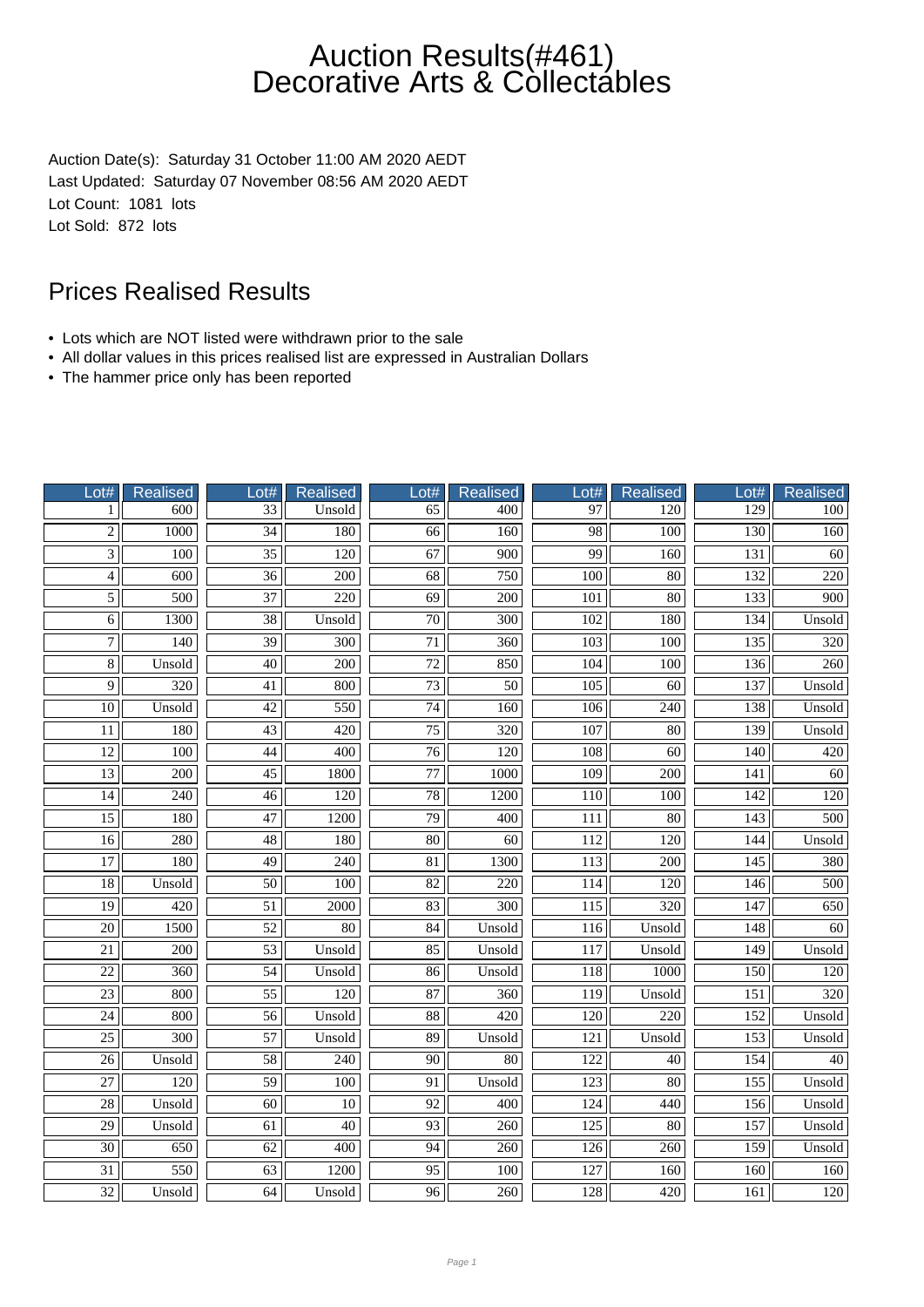Auction Date(s): Saturday 31 October 11:00 AM 2020 AEDT Last Updated: Saturday 07 November 08:56 AM 2020 AEDT Lot Count: 1081 lots Lot Sold: 872 lots

- Lots which are NOT listed were withdrawn prior to the sale
- All dollar values in this prices realised list are expressed in Australian Dollars
- The hammer price only has been reported

| Lot# | Realised         | Lot#             | Realised         | Lot#             | <b>Realised</b>  | $_0$ ot#         | Realised         | Lot#             | <b>Realised</b>  |
|------|------------------|------------------|------------------|------------------|------------------|------------------|------------------|------------------|------------------|
| 162  | Unsold           | 193              | 120              | 225              | 3800             | 257              | 360              | 289              | 300              |
| 163  | $\overline{60}$  | 194              | Unsold           | $\overline{226}$ | 3200             | 258              | $\overline{260}$ | $\overline{290}$ | Unsold           |
| 163a | $\overline{40}$  | $\overline{195}$ | Unsold           | 227              | Unsold           | 259              | 1000             | 291              | $\overline{300}$ |
| 164  | 160              | 196              | 300              | 228              | 8000             | 260              | 200              | $\overline{292}$ | 300              |
| 165  | 20               | 197              | 260              | 229              | 500              | 261              | 300              | 293              | 550              |
| 166  | 550              | 198              | $\overline{200}$ | $\overline{230}$ | 500              | $\overline{262}$ | 220              | $\overline{294}$ | 320              |
| 167  | 500              | 199              | Unsold           | 231              | 950              | 263              | 160              | 295              | 160              |
| 168  | $\overline{100}$ | $\overline{200}$ | 40               | 232              | 400              | $\overline{264}$ | 380              | 296              | 260              |
| 169  | 20               | 201              | 550              | 233              | Unsold           | 265              | 1100             | 297              | 550              |
| 170  | 260              | 202              | 420              | 234              | 500              | 266              | Unsold           | 298              | 460              |
| 171  | Unsold           | 203              | 340              | 235              | Unsold           | 267              | 700              | 299              | 120              |
| 172  | 3000             | 204              | 240              | 236              | 280              | $\frac{268}{ }$  | 600              | $\overline{300}$ | 380              |
| 173  | $\overline{80}$  | $\overline{205}$ | 700              | 237              | 900              | $\overline{269}$ | $\overline{300}$ | $\overline{301}$ | $\overline{340}$ |
| 174  | 120              | $\overline{206}$ | 280              | 238              | 4200             | 270              | Unsold           | $\overline{302}$ | 220              |
| 175  | $\overline{20}$  | $\overline{207}$ | 100              | 239              | 650              | $\overline{271}$ | 320              | $\overline{303}$ | Unsold           |
| 176  | 40               | 208              | 900              | 240              | 1700             | 272              | 480              | 304              | 160              |
| 177  | $\overline{20}$  | $\overline{209}$ | 240              | $\overline{241}$ | 950              | $\overline{273}$ | 600              | $\overline{305}$ | 240              |
| 178  | 180              | 210              | 550              | 242              | 900              | 274              | 1800             | 306              | 360              |
| 179  | $\overline{80}$  | 211              | 160              | $\overline{243}$ | Unsold           | $\overline{275}$ | 700              | $\overline{307}$ | $\overline{340}$ |
| 180  | 80               | 212              | Unsold           | 244              | 260              | 276              | 500              | 308              | 650              |
| 181  | 80               | 213              | 260              | 245              | 500              | 277              | 340              | 309              | Unsold           |
| 182  | 360              | 214              | Unsold           | 246              | Unsold           | $\overline{278}$ | 260              | $\overline{310}$ | 200              |
| 183  | 160              | $\overline{215}$ | 440              | $\overline{247}$ | $\overline{260}$ | $\overline{279}$ | $\overline{200}$ | $\overline{311}$ | Unsold           |
| 184  | $\overline{400}$ | $\overline{216}$ | 360              | 248              | 100              | 280              | $\overline{200}$ | $\overline{312}$ | Unsold           |
| 185  | Unsold           | 217              | 160              | 249              | 60               | 281              | 320              | 313              | 160              |
| 186  | 500              | 218              | 360              | 250              | 240              | 282              | 200              | $\overline{314}$ | 120              |
| 187  | 200              | 219              | 1500             | 251              | 180              | 283              | 260              | 315              | 260              |
| 188  | Unsold           | $\overline{220}$ | Unsold           | 252              | 200              | 284              | Unsold           | $\overline{316}$ | 500              |
| 189  | Unsold           | 221              | $\overline{200}$ | 253              | 200              | 285              | Unsold           | 317              | Unsold           |
| 190  | 100              | 222              | 160              | 254              | 140              | 286              | Unsold           | 318              | Unsold           |
| 191  | 40               | 223              | Unsold           | 255              | 100              | 287              | Unsold           | 319              | Unsold           |
| 192  | 460              | 224              | 440              | 256              | 140              | 288              | 380              | 320              | 120              |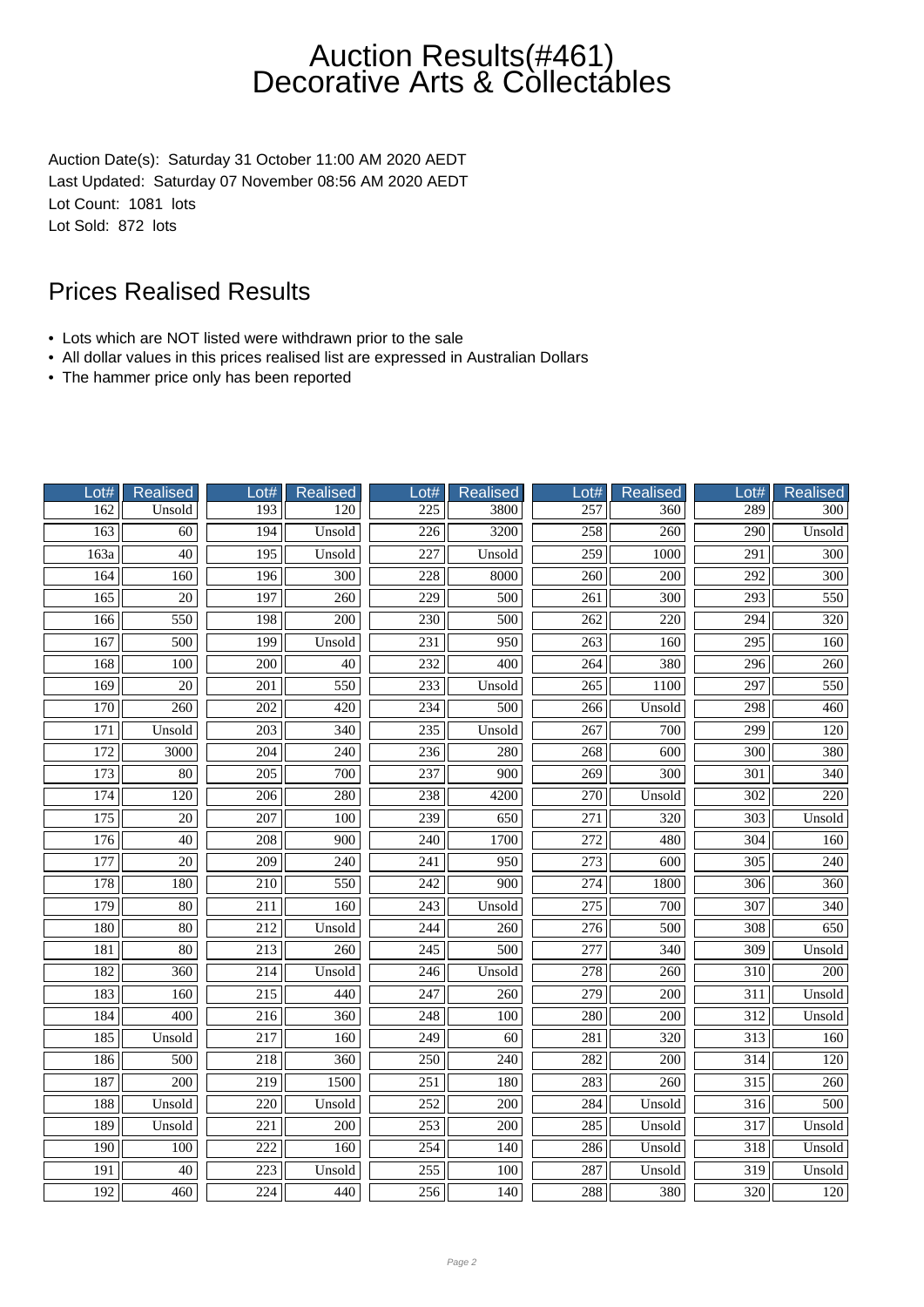Auction Date(s): Saturday 31 October 11:00 AM 2020 AEDT Last Updated: Saturday 07 November 08:56 AM 2020 AEDT Lot Count: 1081 lots Lot Sold: 872 lots

- Lots which are NOT listed were withdrawn prior to the sale
- All dollar values in this prices realised list are expressed in Australian Dollars
- The hammer price only has been reported

| Lot#             | <b>Realised</b>  | Lot#             | <b>Realised</b>  | $_0$ ot#         | <b>Realised</b>  | Lot#             | Realised         | Lot#             | <b>Realised</b>  |
|------------------|------------------|------------------|------------------|------------------|------------------|------------------|------------------|------------------|------------------|
| 321              | Unsold           | 353              | Unsold           | 385              | 600              | 417              | 80               | 449              | 220              |
| $\overline{322}$ | Unsold           | 354              | 260              | 386              | 650              | 418              | $\overline{300}$ | $\overline{450}$ | $\overline{200}$ |
| 323              | 1900             | $\overline{355}$ | $\overline{60}$  | 387              | Unsold           | 419              | 160              | 451              | $\overline{200}$ |
| $\frac{324}{ }$  | Unsold           | 356              | Unsold           | 388              | 320              | 420              | 180              | 452              | 80               |
| 325              | Unsold           | 357              | Unsold           | 389              | 500              | 421              | $80\,$           | 453              | 500              |
| $\overline{326}$ | Unsold           | 358              | 220              | 390              | 600              | $\overline{422}$ | 80               | 454              | Unsold           |
| 327              | Unsold           | 359              | Unsold           | 391              | 700              | 423              | 80               | 455              | 100              |
| 328              | 650              | $\overline{360}$ | 220              | $\overline{392}$ | $\overline{600}$ | 424              | 140              | 456              | 160              |
| 329              | 140              | 361              | Unsold           | $\overline{393}$ | Unsold           | 425              | 120              | 457              | 80               |
| 330              | 280              | 362              | 200              | 394              | 500              | 426              | 180              | 458              | 1500             |
| 331              | 280              | 363              | 60               | 395              | 500              | 427              | 60               | 459              | 260              |
| $\overline{332}$ | $\overline{200}$ | 364              | 180              | $\overline{396}$ | 600              | 428              | $\overline{100}$ | 460              | 280              |
| 333              | Unsold           | $\overline{365}$ | $\overline{80}$  | 397              | 600              | 429              | $\overline{300}$ | 461              | 380              |
| 334              | Unsold           | 366              | $\overline{60}$  | 398              | Unsold           | 430              | $\overline{900}$ | 462              | 1500             |
| 335              | 6500             | $\overline{367}$ | $\overline{60}$  | 399              | 500              | 431              | 2800             | 463              | 800              |
| 336              | 340              | 368              | 60               | 400              | 1200             | 432              | 1300             | 464              | 100              |
| 337              | 440              | 369              | $\overline{60}$  | 401              | Unsold           | $\overline{433}$ | Unsold           | 465              | 220              |
| 338              | 280              | 370              | 60               | 402              | Unsold           | 434              | $80\,$           | 466              | 120              |
| 339              | 300              | 371              | $\overline{60}$  | 403              | 500              | 435              | $\overline{240}$ | 467              | Unsold           |
| 340              | 500              | 372              | 20               | 404              | 300              | 436              | 240              | 468              | 240              |
| 341              | 260              | 373              | 120              | 405              | 2400             | 437              | 700              | 469              | Unsold           |
| 342              | 280              | 374              | $\overline{80}$  | 406              | 550              | 438              | 440              | 470              | 220              |
| $\overline{343}$ | $\overline{220}$ | $\overline{375}$ | $\overline{120}$ | 407              | 2000             | 439              | Unsold           | 471              | $\overline{240}$ |
| 344              | 550              | $\overline{376}$ | 400              | 408              | 3000             | 440              | $\overline{120}$ | 472              | Unsold           |
| 345              | Unsold           | 377              | Unsold           | 409              | Unsold           | 441              | Unsold           | 473              | 100              |
| 346              | 180              | 378              | 60               | 410              | 1200             | 442              | Unsold           | 474              | 240              |
| 347              | 260              | 379              | 1500             | 411              | 900              | 443              | 360              | 475              | 200              |
| $\overline{348}$ | 200              | 380              | Unsold           | 412              | 220              | 444              | 500              | 476              | $\overline{80}$  |
| 349              | 550              | 381              | 600              | 413              | 160              | 445              | 600              | 477              | 100              |
| 350              | Unsold           | 382              | 750              | 414              | 300              | 446              | Unsold           | 478              | Unsold           |
| 351              | 200              | 383              | 500              | 415              | 200              | 447              | Unsold           | 479              | Unsold           |
| 352              | 480              | 384              | 800              | 416              | 180              | 448              | 2600             | 480              | 160              |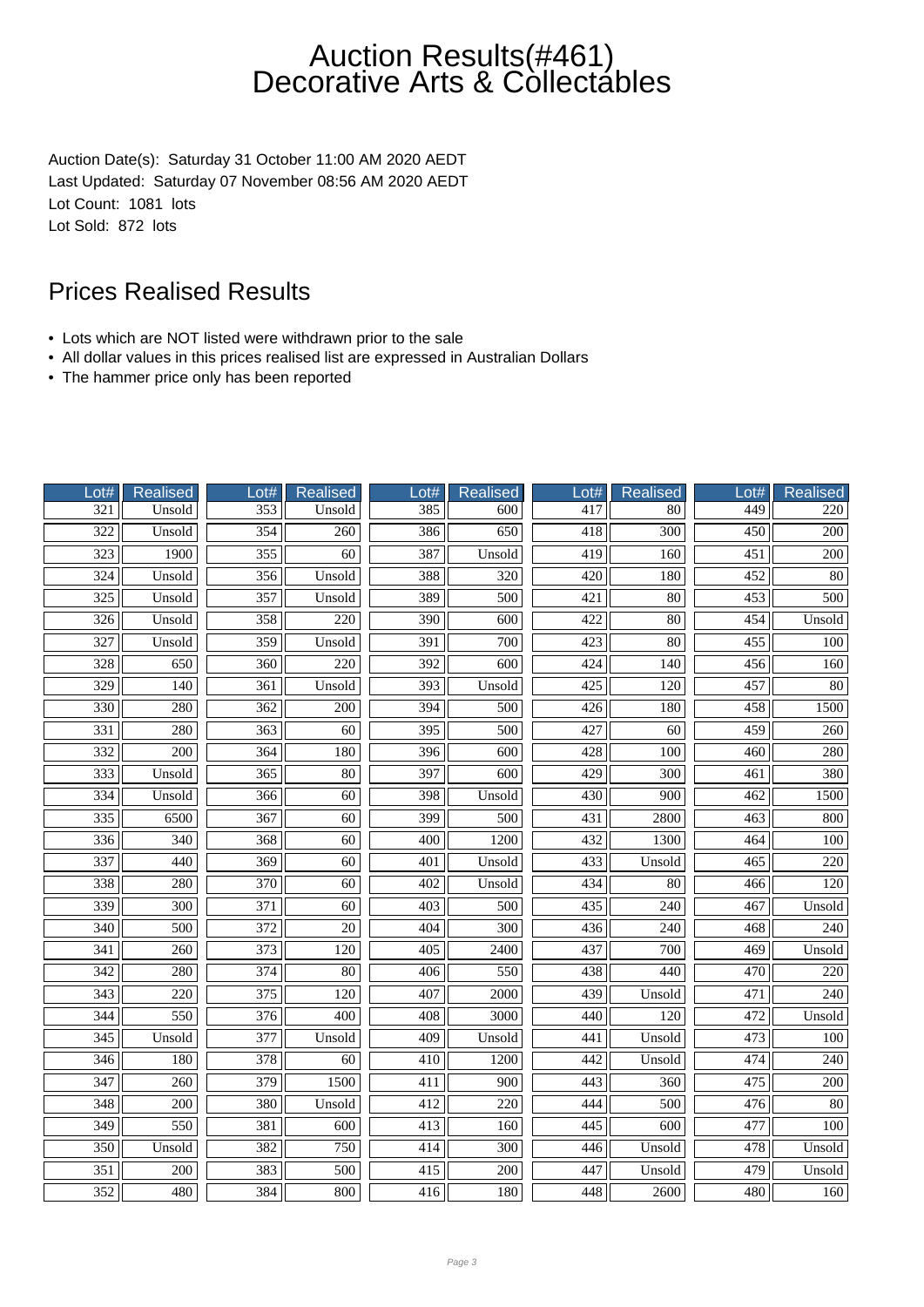Auction Date(s): Saturday 31 October 11:00 AM 2020 AEDT Last Updated: Saturday 07 November 08:56 AM 2020 AEDT Lot Count: 1081 lots Lot Sold: 872 lots

- Lots which are NOT listed were withdrawn prior to the sale
- All dollar values in this prices realised list are expressed in Australian Dollars
- The hammer price only has been reported

| $_0$ t#          | <b>Realised</b>  | Lot#             | <b>Realised</b>  | $_0$ ot#          | <b>Realised</b>  | $_0$ ot#         | Realised         | Lot#             | <b>Realised</b>  |
|------------------|------------------|------------------|------------------|-------------------|------------------|------------------|------------------|------------------|------------------|
| 481              | 300              | $\overline{513}$ | 80               | $\frac{545}{545}$ | 260              | 577              | Unsold           | 609              | 200              |
| 482              | 420              | $\overline{514}$ | $\overline{20}$  | 546               | $\overline{120}$ | $\overline{578}$ | 5500             | $\overline{610}$ | 480              |
| 483              | Unsold           | $\overline{515}$ | Unsold           | 547               | 180              | 579              | 360              | 611              | 800              |
| 484              | 440              | $\overline{516}$ | 1300             | 548               | 400              | 580              | 900              | 612              | Unsold           |
| 485              | 180              | 517              | 900              | 549               | Unsold           | 581              | 800              | 613              | Unsold           |
| 486              | 420              | $\overline{518}$ | Unsold           | 550               | 500              | 582              | 260              | 614              | 500              |
| 487              | Unsold           | 519              | Unsold           | 551               | 240              | 583              | Unsold           | 615              | 800              |
| 488              | 800              | $\overline{520}$ | 800              | 552               | 160              | 584              | Unsold           | $\overline{616}$ | 650              |
| 489              | 80               | 521              | 800              | 553               | 400              | 585              | 1600             | 617              | 1000             |
| 490              | 120              | 522              | 800              | 554               | 200              | 586              | Unsold           | 618              | 1000             |
| 491              | 280              | 523              | 1000             | 555               | 220              | 587              | Unsold           | 619              | 1500             |
| 492              | Unsold           | $\overline{524}$ | 1000             | 556               | $\overline{60}$  | 588              | 300              | 620              | Unsold           |
| 493              | Unsold           | $\overline{525}$ | 800              | 557               | $\overline{200}$ | 589              | $\overline{300}$ | 621              | Unsold           |
| 494              | Unsold           | 526              | 320              | 558               | 140              | 590              | 500              | 622              | 1800             |
| 495              | Unsold           | $\overline{527}$ | Unsold           | 559               | 200              | 591              | 280              | $\overline{623}$ | 500              |
| 496              | Unsold           | 528              | Unsold           | 560               | 40               | 592              | 600              | 624              | 1000             |
| 497              | $\overline{120}$ | $\overline{529}$ | $\overline{240}$ | 561               | 160              | $\overline{593}$ | $\overline{500}$ | $\overline{625}$ | 1400             |
| 498              | 120              | 530              | 160              | 562               | 120              | 594              | 300              | 626              | 3600             |
| 499              | Unsold           | $\overline{531}$ | $\overline{220}$ | $\overline{563}$  | $\overline{140}$ | $\overline{595}$ | 360              | 627              | 3000             |
| 500              | 60               | 532              | 380              | 564               | 60               | 596              | 280              | 628              | 2200             |
| 501              | 360              | 533              | 800              | 565               | 100              | 597              | 440              | 629              | 600              |
| 502              | Unsold           | 534              | $\overline{420}$ | 566               | 240              | 598              | 1100             | 630              | Unsold           |
| $\overline{503}$ | $\overline{320}$ | $\overline{535}$ | $\overline{300}$ | 567               | 100              | 599              | $\overline{160}$ | 631              | 280              |
| 504              | $\overline{100}$ | 536              | $\overline{200}$ | 568               | Unsold           | $\overline{600}$ | 850              | 632              | Unsold           |
| 505              | 120              | 537              | 400              | 569               | 260              | 601              | 300              | 633              | 4800             |
| 506              | 100              | 538              | 100              | 570               | 220              | 602              | 600              | 634              | Unsold           |
| 507              | 180              | 539              | 260              | 571               | Unsold           | 603              | 2600             | 635              | 800              |
| 508              | 240              | $\overline{540}$ | $\overline{300}$ | $\overline{572}$  | 1600             | 604              | 700              | 636              | $\overline{420}$ |
| 509              | 60               | 541              | Unsold           | 573               | Unsold           | 605              | 280              | 637              | 1700             |
| 510              | $\overline{60}$  | 542              | Unsold           | 574               | 200              | 606              | 420              | 638              | 1400             |
| 511              | 60               | 543              | 160              | 575               | 400              | 607              | 240              | 639              | 480              |
| 512              | $80\,$           | 544              | 300              | 576               | 500              | 608              | 700              | 640              | 500              |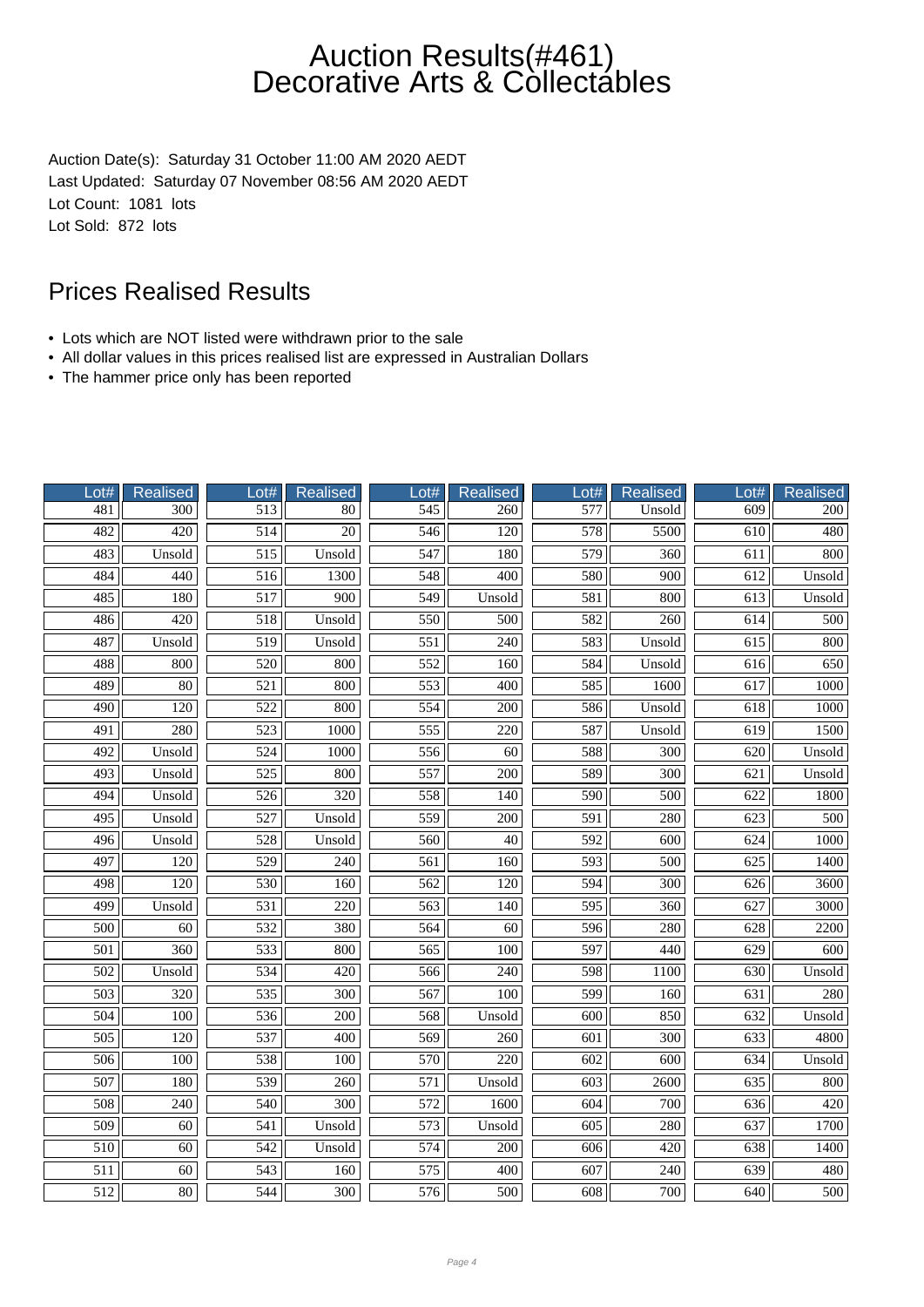Auction Date(s): Saturday 31 October 11:00 AM 2020 AEDT Last Updated: Saturday 07 November 08:56 AM 2020 AEDT Lot Count: 1081 lots Lot Sold: 872 lots

- Lots which are NOT listed were withdrawn prior to the sale
- All dollar values in this prices realised list are expressed in Australian Dollars
- The hammer price only has been reported

| $_0$ t#          | Realised         | Lot#             | <b>Realised</b>  | $_0$ ot#         | <b>Realised</b>  | $_0$ ot#         | Realised         | Lot#             | <b>Realised</b>  |
|------------------|------------------|------------------|------------------|------------------|------------------|------------------|------------------|------------------|------------------|
| 641              | Unsold           | 673              | Unsold           | 705              | Unsold           | 736              | 650              | 768              | 480              |
| $\overline{642}$ | 400              | $\overline{674}$ | $\overline{400}$ | $\overline{706}$ | $\overline{240}$ | 737              | $\overline{650}$ | 769              | $\overline{240}$ |
| 643              | 650              | 675              | 280              | 706a             | $\overline{340}$ | 738              | 650              | 770              | 180              |
| 644              | Unsold           | 676              | 320              | 707              | 700              | 739              | 1400             | $\overline{771}$ | 1300             |
| 645              | 300              | 677              | 750              | 708              | 15000            | 740              | 1600             | 772              | 500              |
| 646              | 260              | 678              | $\overline{120}$ | 709              | 5000             | $\overline{741}$ | 480              | 773              | 800              |
| 647              | 460              | 679              | 400              | 710              | 5000             | 742              | 600              | $\overline{774}$ | 700              |
| 648              | $\overline{200}$ | 680              | Unsold           | 711              | 5000             | $\overline{743}$ | Unsold           | $\overline{775}$ | $\overline{100}$ |
| 649              | Unsold           | 681              | 800              | 712              | Unsold           | 744              | 800              | 776              | 600              |
| 650              | 80               | 682              | 280              | 713              | 1600             | 745              | Unsold           | 777              | 240              |
| 651              | 2000             | 683              | 180              | 714              | Unsold           | 746              | 460              | 778              | 160              |
| $\overline{652}$ | 800              | 684              | $\overline{500}$ | $\overline{715}$ | 5000             | $\overline{747}$ | $\overline{400}$ | $\overline{779}$ | 160              |
| 653              | 1000             | 685              | $\overline{220}$ | 716              | 5000             | 748              | 600              | 780              | 160              |
| 654              | 1200             | 686              | 180              | 717              | $\overline{300}$ | 749              | $\overline{220}$ | 781              | 400              |
| $\overline{655}$ | 600              | 687              | 2000             | 718              | Unsold           | 750              | 280              | 782              | 500              |
| 656              | 140              | 688              | 3000             | 719              | 2000             | 751              | 260              | 783              | 380              |
| $\overline{657}$ | 440              | 689              | 700              | $\overline{720}$ | Unsold           | $\overline{752}$ | 1000             | 784              | $\overline{500}$ |
| 658              | 1800             | 690              | 1600             | 721              | Unsold           | 753              | 260              | 785              | Unsold           |
| 659              | $\overline{260}$ | 691              | 500              | $\overline{722}$ | 100              | 754              | $\overline{100}$ | 786              | $\overline{80}$  |
| 660              | 20               | 692              | 750              | $\overline{723}$ | 60               | 755              | 600              | 787              | 60               |
| 661              | 500              | 693              | 800              | 724              | 260              | 756              | Unsold           | 788              | 60               |
| 662              | 340              | 694              | 200              | 725              | 340              | 757              | 260              | 789              | 1500             |
| $\overline{663}$ | $\overline{260}$ | 695              | $\overline{400}$ | $\overline{726}$ | Unsold           | 758              | Unsold           | 790              | $\overline{220}$ |
| 664              | 500              | 696              | 700              | 727              | 1000             | 759              | Unsold           | 791              | $\overline{220}$ |
| 665              | 120              | 697              | 600              | 728              | 2400             | 760              | 500              | 792              | 160              |
| 666              | 160              | 698              | 500              | 729              | 2000             | 761              | Unsold           | 793              | Unsold           |
| 667              | 600              | 699              | 280              | 730              | 500              | 762              | 320              | 794              | Unsold           |
| 668              | 420              | $\overline{700}$ | $\overline{700}$ | $\overline{731}$ | 340              | $\overline{763}$ | 160              | $\overline{795}$ | $\overline{360}$ |
| 669              | 260              | 701              | 120              | 732              | 100              | 764              | 900              | 796              | 3600             |
| 670              | 160              | 702              | $\overline{40}$  | 733              | 80               | 765              | 180              | 797              | 400              |
| 671              | 320              | 703              | 800              | 734              | 460              | 766              | 180              | 798              | 220              |
| 672              | 120              | 704              | 280              | 735              | 280              | 767              | Unsold           | 799              | 220              |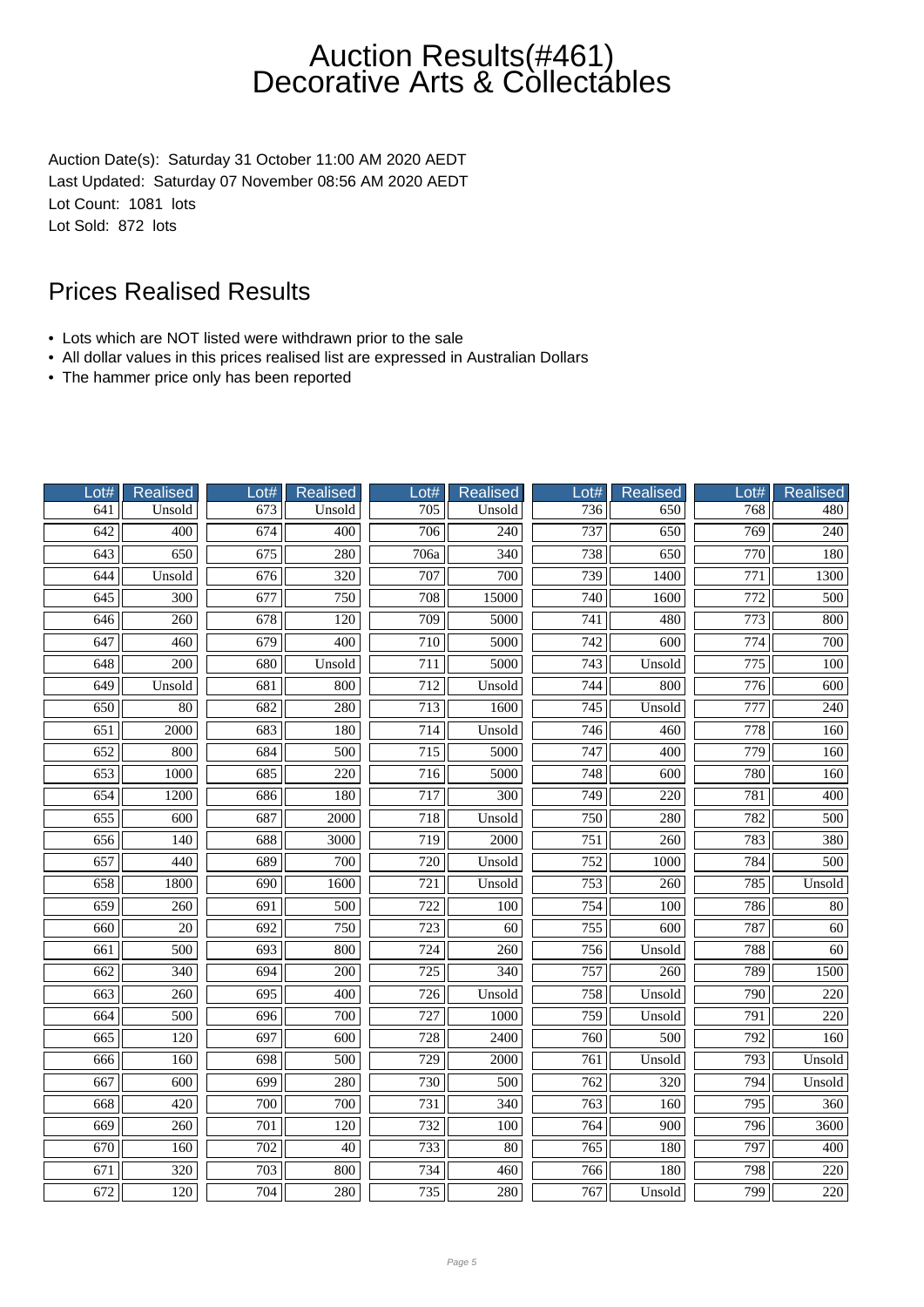Auction Date(s): Saturday 31 October 11:00 AM 2020 AEDT Last Updated: Saturday 07 November 08:56 AM 2020 AEDT Lot Count: 1081 lots Lot Sold: 872 lots

- Lots which are NOT listed were withdrawn prior to the sale
- All dollar values in this prices realised list are expressed in Australian Dollars
- The hammer price only has been reported

| Lot# | Realised          | Lot# | <b>Realised</b>  | $_0$ ot# | <b>Realised</b>   | $_0$ ot#         | Realised         | Lot#             | <b>Realised</b>  |
|------|-------------------|------|------------------|----------|-------------------|------------------|------------------|------------------|------------------|
| 800  | 200               | 831  | 100              | 863      | 800               | 895              | 160              | 927              | 1300             |
| 801  | $\overline{260}$  | 832  | $\overline{140}$ | 864      | Unsold            | 896              | $\overline{80}$  | 928              | $\overline{200}$ |
| 802  | 360               | 833  | 1100             | 865      | $\overline{120}$  | 897              | $\overline{40}$  | 929              | 160              |
| 803  | 200               | 834  | 2000             | 866      | $\overline{40}$   | 898              | 100              | 930              | 180              |
| 804  | 220               | 835  | Unsold           | 867      | 420               | 899              | 180              | 931              | 220              |
| 805  | $\frac{200}{200}$ | 836  | 140              | 868      | 120               | $\overline{900}$ | 220              | 933              | $\overline{20}$  |
| 806  | 400               | 837  | 180              | 869      | 1750              | 901              | 260              | 934              | $\overline{80}$  |
| 807  | $\overline{120}$  | 838  | 2500             | 870      | Unsold            | 902              | $\overline{120}$ | 935              | 140              |
| 808  | 60                | 839  | 200              | 871      | 160               | 903              | Unsold           | 936              | 160              |
| 809  | 200               | 840  | 180              | 872      | 120               | 904              | 1600             | 937              | 120              |
| 810  | 550               | 841  | 1700             | 873      | 380               | 905              | 480              | 938              | Unsold           |
| 811  | 500               | 842  | 800              | 874      | Unsold            | $\overline{906}$ | 2400             | 939              | 160              |
| 812  | 380               | 843  | 6000             | 875      | $\overline{2000}$ | 907              | 360              | 940              | 100              |
| 813  | $\overline{240}$  | 844  | 800              | 876      | 500               | 908              | 2800             | 941              | 40               |
| 814  | 480               | 845  | Unsold           | 877      | 240               | 909              | 100              | 942              | 140              |
| 815  | 120               | 846  | Unsold           | 878      | 260               | 910              | 100              | 943              | 120              |
| 816  | 1800              | 847  | Unsold           | 879      | 100               | $\overline{911}$ | $\overline{200}$ | 944              | $\overline{40}$  |
| 817  | Unsold            | 848  | Unsold           | 880      | 120               | 912              | 340              | 945              | 60               |
| 817a | 100               | 849  | Unsold           | 881      | Unsold            | 913              | $\overline{300}$ | 946              | 80               |
| 818  | Unsold            | 850  | Unsold           | 882      | 60                | 914              | 100              | 947              | Unsold           |
| 819  | 160               | 851  | 650              | 883      | 260               | 915              | 100              | 948              | 100              |
| 820  | Unsold            | 852  | 1050             | 884      | 1000              | 916              | Unsold           | 949              | $\overline{80}$  |
| 821  | $\overline{220}$  | 853  | 800              | 885      | 260               | 917              | 60               | 950              | $\overline{120}$ |
| 822  | 200               | 854  | 750              | 886      | $\overline{360}$  | 918              | 100              | 951              | 100              |
| 823  | 60                | 855  | 120              | 887      | 260               | 919              | 100              | 952              | 60               |
| 824  | 280               | 856  | 100              | 888      | 260               | 920              | 80               | 953              | Unsold           |
| 825  | Unsold            | 857  | $70\,$           | 889      | 100               | 921              | 180              | 954              | 60               |
| 826  | $\overline{160}$  | 858  | $\overline{120}$ | 890      | Unsold            | 922              | $\overline{140}$ | $\overline{955}$ | Unsold           |
| 827  | 460               | 859  | 60               | 891      | 1700              | 923              | 100              | 956              | 360              |
| 828  | 60                | 860  | 500              | 892      | 100               | 924              | 80               | 957              | 100              |
| 829  | 120               | 861  | Unsold           | 893      | 900               | 925              | 100              | 958              | Unsold           |
| 830  | 200               | 862  | 360              | 894      | $\overline{80}$   | 926              | 280              | 959              | 120              |